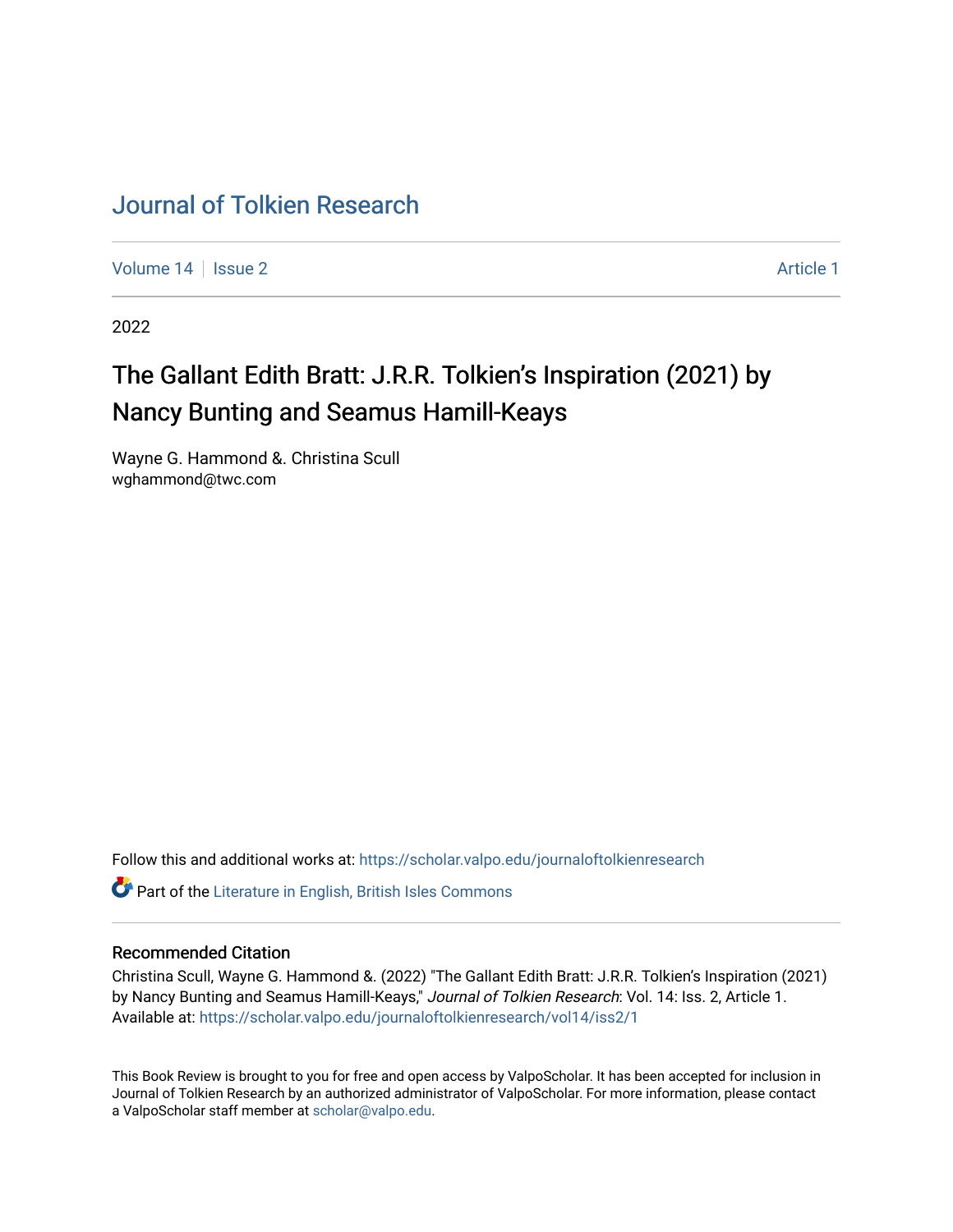*The Gallant Edith Bratt: J.R.R. Tolkien's Inspiration* by Nancy Bunting and Seamus Hamill-Keays. Zurich and Jena: Walking Tree Publishers, 2021. Cormare Series no. 46. xviii, 261 pp. \$24.30 (trade paperback) ISBN 9783905703467.

There can be no question that Edith Bratt was a significant figure in the life of J.R.R. Tolkien. She was his wife for fifty-two years, the mother of their four children, and the focus of his devoted love. Their youthful romance, at times forbidden, entered Tolkien's private mythology as that of the star-crossed lovers Beren and Lúthien. Readers' main, sometimes only, source of information about Edith, however, has been Humphrey Carpenter's biography of Tolkien published in 1977, which has been criticized, with some justification, for portraying Edith as a peripheral, even inferior presence.

Since 2019, the most extensive study of Carpenter's treatment was the *Mythlore* essay by Nicole M. duPlessis, "On the Shoulders of Humphrey Carpenter: Reconsidering Biographical Representation and Scholarly Perception of Edith Tolkien". Little is known about Edith, duPlessis comments, compared with what is known about Ronald Tolkien, and yet her

relationship with her husband is invoked in analyses of women in Tolkien's works, in discussions of his religious beliefs, in evaluations of his friendships, and in general accounts of his character. Given the tendency of scholars and critics to rely on Carpenter's account, treating as fact his assumptions, his judgments, and his interpretations of the material that he synthesized during the relatively short process of researching and writing the biography, the positioning of Edith Tolkien in Tolkien scholarship as a controversial figure – an elf-maid, a shy, mousy figure, a non-intellectual, an aspiring pianist with thwarted ambitions, a victim of spousal neglect, an invalid, a shrewish, nagging wife – deserves consideration. Without her own words, and with only a portrait that is highly mediated by Humphrey Carpenter, there has been little attempt to understand Edith Tolkien as an individual and a woman – the woman beloved by J.R.R. Tolkien – and the place she occupies in Tolkien's life, including her importance to his work. [40]

There is no arguing with this, at least not with its general import. Our picture of Edith Tolkien has indeed been "highly mediated" by Carpenter. His view of her is slanted, and sometimes uncomfortably negative; and he does not say nearly as much about her as Tolkien's partner in life as she deserves. He seems to have met her only briefly, and could not personally have formed a fair impression of her as an individual. Instead, he had to rely on the opinions of those who did know her,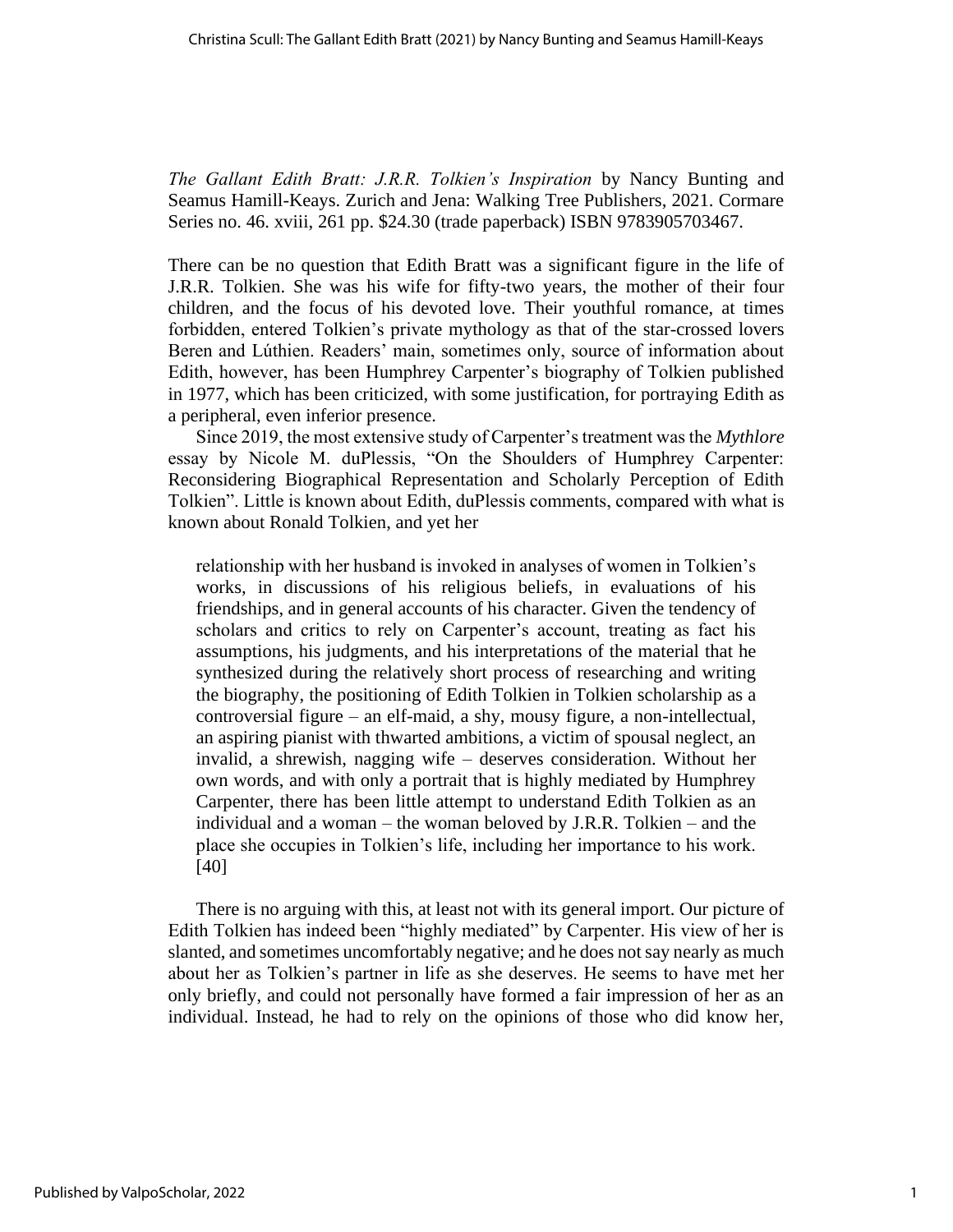themselves subject to bias, and to the extent they survived – and they reportedly survive in great quantity – on Edith's letters to her husband or her family.

DuPlessis advocates cogently<sup>1</sup> for a fresh appraisal of Edith "as a fully-realized individual and participant in her marriage", out of the shadow of Carpenter's perspective, with a view to enriching "our current understanding of Tolkien's life and works" (73). This is the purpose Nancy Bunting and Seamus Hamill-Keays bring to *The Gallant Edith Bratt: J.R.R. Tolkien's Inspiration*. They object in the strongest terms to Carpenter's "official biography" and offer their own book as a counter. Carpenter, they claim, presents a "legend" of Edith rather than a true picture. "Due to editorial decisions made by Christopher Tolkien, only a ghost of [J.R.R.] Tolkien's 'gallant' Edith Bratt" – echoing a phrase Tolkien used in a letter – is left in Carpenter's biography, which he was made to rewrite after an unacceptable first draft. $<sup>2</sup>$ </sup>

Bunting and Hamill-Keays usefully expand our sources of information on Edith's early life. Their industry in doing so is commendable. They explore the families of her mother, Frances "Fannie" Bratt, and her father, Alfred Warrilow, and say more than has been said before about young Edith's birth out of wedlock, her stay in foster care for her first few years, and her time at the Dresden House boarding school following her mother's death in 1903. Like all of Tolkien's biographers after Carpenter, they did not have direct access to his family papers; they complain that those who control the Tolkien archives, primarily the Tolkien Estate, are overprotective about the items in their care, which prevents a "richer understanding of Tolkien's works and imaginative creativity" (229). Instead, the authors drew upon "a widely divergent array of materials" open to the public, including legal documents, census records, newspapers, and published works such as *The Tolkien Family Album* and our *J.R.R. Tolkien Companion and Guide*. Ironically, the latter also include Carpenter's biography, which Bunting and Hamill-Keays are forced to admit "does contain a great deal of information which must be used as the starting point for any biographical investigation of Tolkien and consequently of his wife, Edith" (xiv). To better understand Edith's life "in the context of the Victorian and Edwardian England in which she was raised", they used as well a variety of historical sources and analyses.

They describe, for example, the importance attached in Britain, during the period under discussion, to class and circumstances of birth. One of their more formidable aims is to show how Edith Bratt "triumphed over her background to snatch love and happiness from the iron jaws of social strictures and rigid class consciousness in a life with Ronald Tolkien" (xvi), and foremost in her background was her illegitimacy, "the deciding factor in her childhood" (13). In his *Biography*, Carpenter describes Edith's childhood as "moderately happy" (39), a statement presumably based on evidence he found in the Tolkien family papers. Bunting and Hamill-Keays dismiss this idea as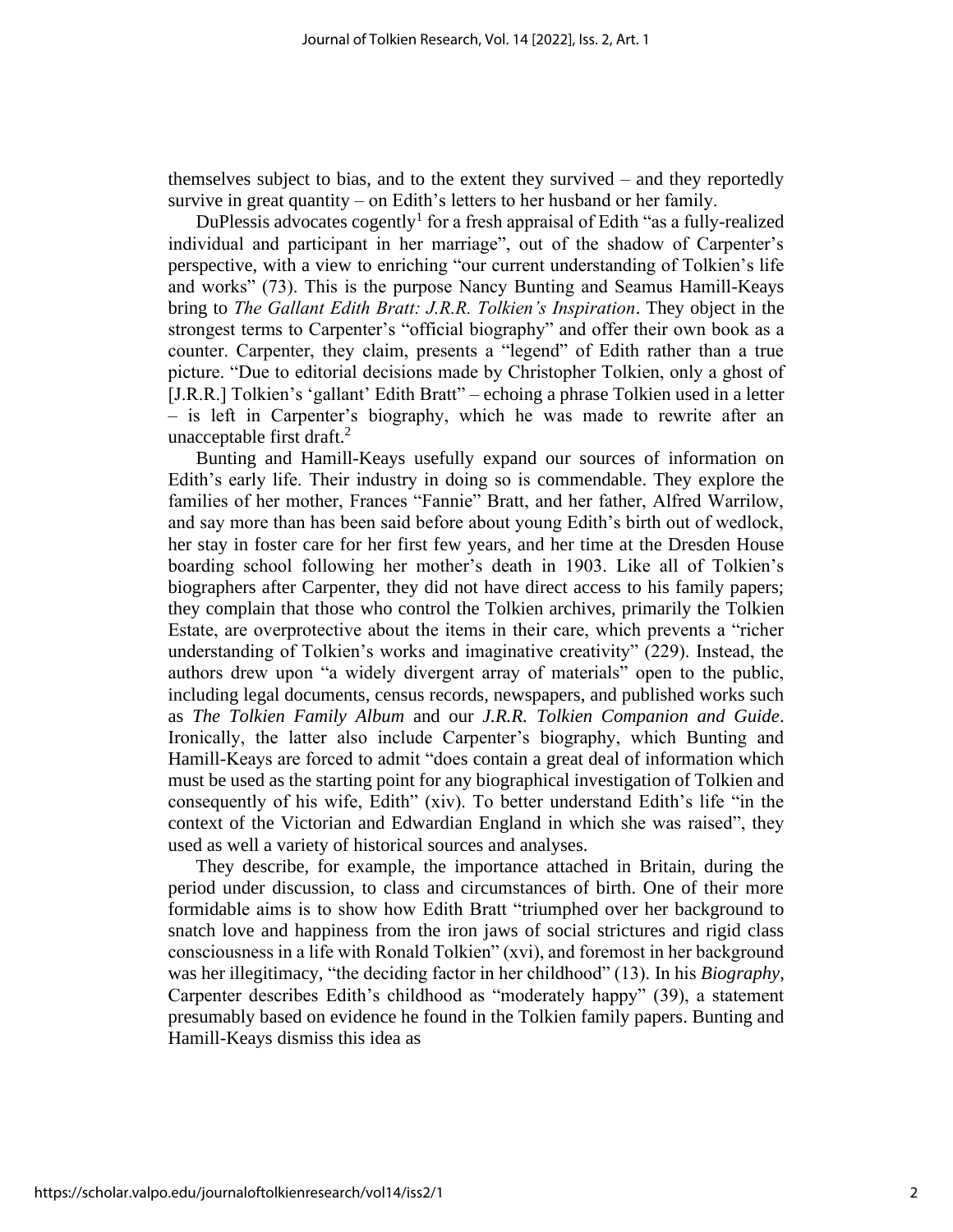contradicted by historical evidence of the treatment typical for illegitimate children in Victorian England. As an illegitimate child, Edith's treatment at her foster parents' home, from birth until an unknown older age, would have typically been one of hunger, neglect, and ostracism. Further, Edith's mother was unlikely to welcome a child she had not seen for years, if only from the fear the child might reveal a past Fannie Bratt would wish to conceal. [15]

But individuals do not always follow what is "typical" of a larger group. As unmarried lovers, Fannie Bratt and Alfred Warrilow were themselves atypical of their society. Fannie did conceal her daughter's illegitimacy – in the 1901 census, Edith is listed as living with Frances Bratt as her "niece" – and yet it is presumptuous to conclude that because it was true of others, Fannie was driven only by fear of "the risk Edith presented" to her "reputation in the community", that is, fear of being exposed as an unwed mother, and not also by love. By what evidence, beyond a generalization, should one decide that a mother was "unlikely to welcome" her daughter? The same question could be asked about the "likelihood" of Alfred Warrilow having "mixed feelings about Edith" (22). There is no good evidence to think one way or the other.

"While the information from primary and new secondary sources creates a fuller picture," Bunting and Hamill-Keays explain, "gaps and omissions are always present in the available documents. Logical projections, based on the available data, [therefore] are presented for the reader's consideration" (xv). Sometimes these "projections" are not unreasonable – we are not sure they are always "logical" – but others require a leap of faith, and altogether, speculation occupies too great a portion of *The Gallant Edith Bratt*. Too often, Bunting and Hamill-Keays choose to present dramatic scenarios, built upon their preferences and interpretations and on modern sensibilities.

One of these is their picture of Edith as an "heiress". The term is strictly true, in that she inherited investments of value in her mother's estate, but the common association of the word with wealth and rank does not seem appropriate to the circumstances. There is no evidence that Edith behaved like an heiress, in the grander sense of the word, nor does Tolkien seem to have treated her as one. Moreover, although Frances Bratt's probate document records a healthy value for her estate, we do not know if there were liabilities to set against it, or what fees were charged by its trustees, or what level of income Edith's investments produced, or what became of them over time. Edith's behavior, so far as we know it, suggests that her resources were no more than modest, enough to allow her to live comfortably but not lavishly. Nevertheless, Bunting and Hamill-Keays imagine Edith's guardian, solicitor Stephen Gateley, seeing her as "a marriageable young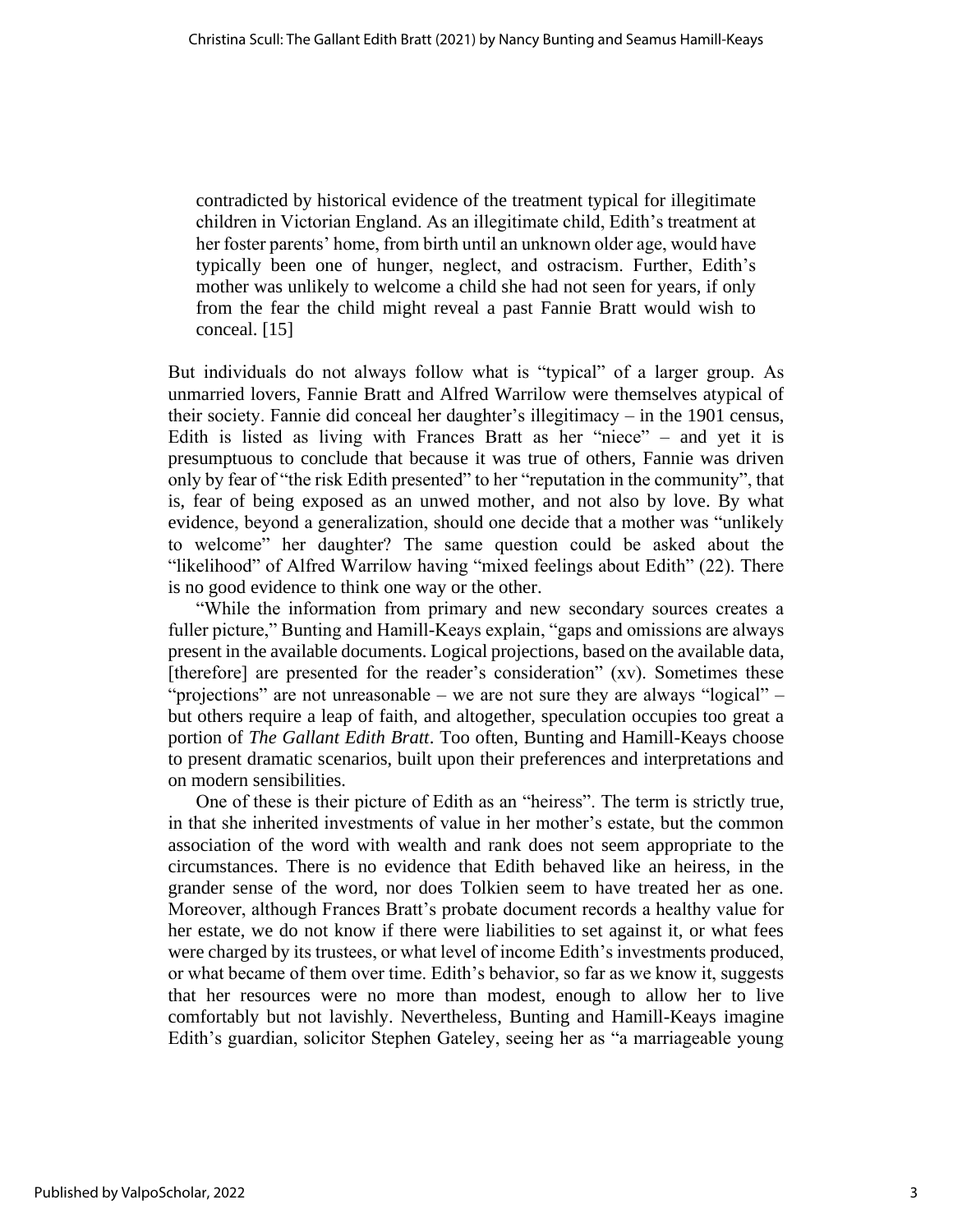heiress who needed careful supervision to protect her from any unscrupulous fellow who would be interested in marrying her only for her money" (45). And when it became known that Tolkien had feelings for Edith, Gateley is said to have considered "young Tolkien" to be "an opportunistic gold digger, i.e. planning to compromise Edith in order to marry her for her money" (57).

These fanciful notions are tied further to the authors' most uncomfortable tableau, in which Tolkien's reference long afterwards to "goodnights" with Edith "when sometimes you were in your little white nightgown" (quoted in Carpenter, 40) is interpreted as sexual intimacy. They also quote Carpenter's comment that Tolkien's guardian, Father Francis Morgan, "demanded that the affair [i.e. Tolkien's clandestine relationship with Edith] should stop" (41), interpreting *affair* as something necessarily scandalous, and they similarly point to Tolkien's use of the word *lover* in referring to Edith in a letter to his son Michael, in today's overcharged sensibility apparently not considering that it could mean simply "the one I loved". Carpenter, they argue, "appears to have been instructed" by the Tolkien Estate "to downplay Ronald Tolkien's intense, ardent, and amorous relationship with Edith and consequently redacted any impact it might have on his writing. Carpenter's 'During the summer of 1909 they decided they were in love' . . . becomes a decorous fig-leaf for a blazing ardor, which in 1909/1910 was socially and morally unacceptable" (61).

In their closing chapters, Bunting and Hamill-Keays recount Tolkien's final terms at Oxford, his peripatetic army service, and his convalescence after returning ill from France. They examine some of Tolkien's pictures, seeking connections with Edith: they interpret *The Land of Pohja*, for example, as a representation of Ronald, Edith, and Ronald's brother Hilary in the form of three fir trees, rather than simply an illustration of a scene in the *Kalevala*. Some works of art by Tolkien, such as *Here*, *There*, and *Everywhere*, are associated by the authors with Edith only through a process of interpretation – there is no physical or documentary evidence to support it. With the same purpose and approach, Bunting and Hamill-Keays also cite several of Tolkien's poems, for some of which they divine contents and meaning even though the works are known only by their titles. Discussion of *Sparrow-song*, for instance, written for Edith in 1915 but unpublished, is accompanied by speculation about pet birds, the singing of nightingales, and whether Edith knew musical compositions imitating birds. Finally, Bunting and Hamill-Keays make a concentrated siege of Humphrey Carpenter, accusing him of inaccuracy, deletion, downplaying, minimizing, obscuring, concealing, and depreciating. By extension, they also fault the Tolkien Estate for choosing to "keep secret" Edith's "vitality and her co-creation with Ronald Tolkien", that is, her relationship with him, without which "her reputed transformation into the brave and gay Lúthien [in Tolkien's mythology] seems baseless and puzzling" (223).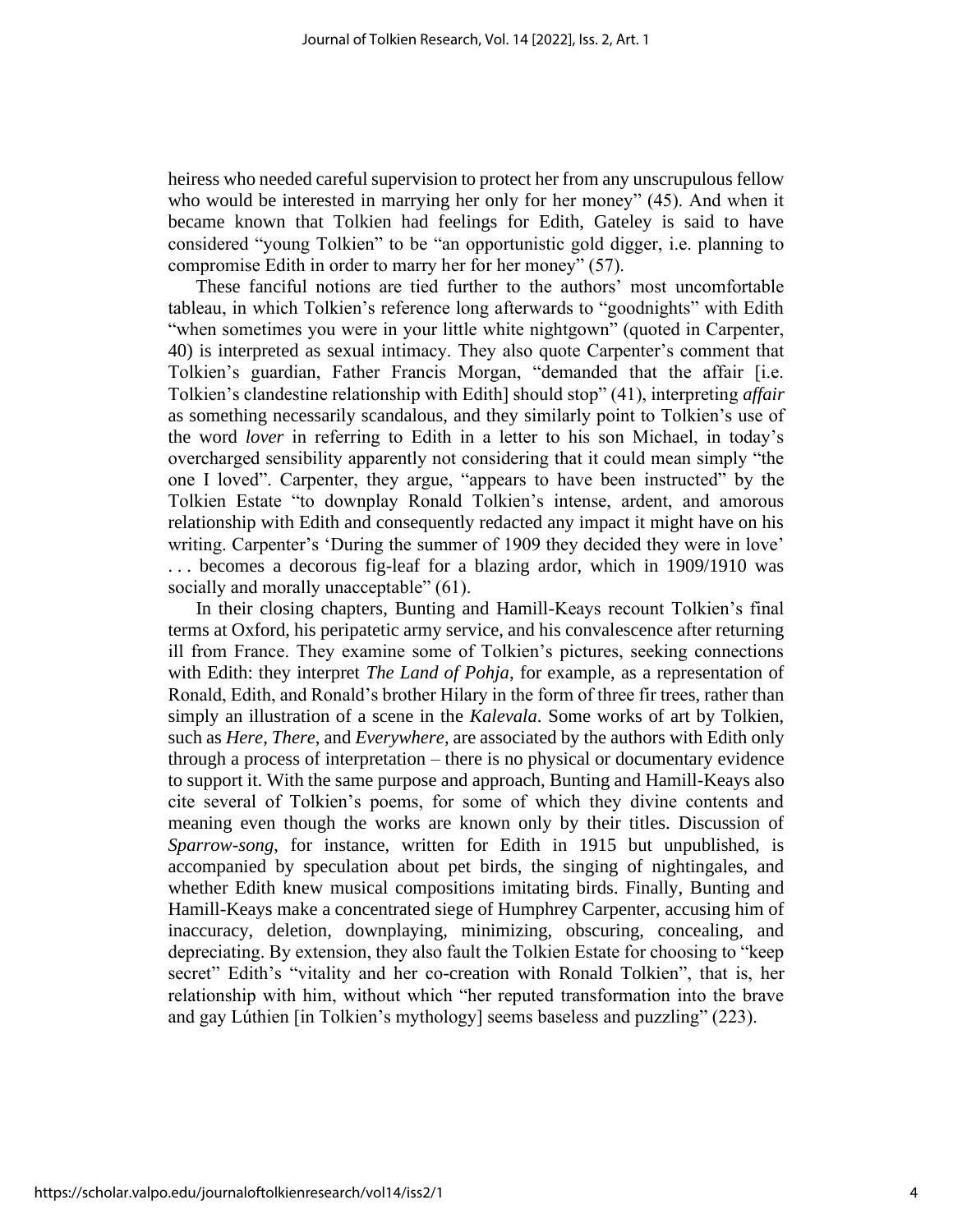*The Gallant Edith Bratt* is not a complete biography, contrary to advertising, but is severely truncated, concluding in 1917. Edith would live another fifty-four years, until November 1971, a not inconsiderable or uneventful period. A longer and more thoughtful book about her would be possible, or a more considered treatment within a new biography of her husband; either, however, would require access to the full range of letters and manuscripts Carpenter enjoyed, and berating the trustees of such collections is not likely to encourage them to open their files. Bunting and Hamill-Keays's book, meanwhile, is haphazardly argued, excessively speculative, and sometimes vituperative, and cannot be recommended except for the few new facts it firmly documents.

It is not our task here to defend Humphrey Carpenter,<sup>3</sup> but it should be acknowledged, granting his faults with more respect than Bunting and Hamill-Keays allow, that his research was both prodigious and pioneering. He was the first to sift through enormous files of Tolkien family papers, including thousands of letters, which were not yet organized. That he made as much out of these as he did, while also needing to fathom the history of Tolkien's writings not yet laid out by Christopher Tolkien, and in only a year's time (to the point he completed his first draft), is astounding. We agree with Douglas A. Anderson that Carpenter's *Biography* remains "both readable and unusually accurate . . . despite many advances in Tolkien scholarship" (220), and also despite the comparative lack of general information available to Carpenter in the mid-1970s – the U.K. national censuses after 1871, for example, were still embargoed.<sup>4</sup> When he states in the *Biography* that "if Edith knew the name of her father, she never passed it on to her own children" (38–9), Carpenter may not have known it himself. Priscilla Tolkien, always a fount of knowledge on Tolkien family history, told us that she did not hear the name of Alfred Warrilow until later in life, long after Carpenter's book was published.

> Wayne G. Hammond & Christina Scull Williamstown, Massachusetts

1. Maria Artamanova makes the same argument more briefly in an essay, "Edith Tolkien in the Eye of the Beholder", published in 2021. Edith's fictional parallel with Lúthien "somewhat pre-defines" how she "is approached by Tolkien fans", as there is forever around her a "romantic aura" (199). In accounts of Tolkien's life, in particular in discussions of his female friends and colleagues, Edith is "a largely silent presence", whose mark "is hard to pinpoint with accuracy" and open to interpretation according to each observer's particular agenda (202). Artamanova takes the view that Carpenter's biography was deliberately limited in its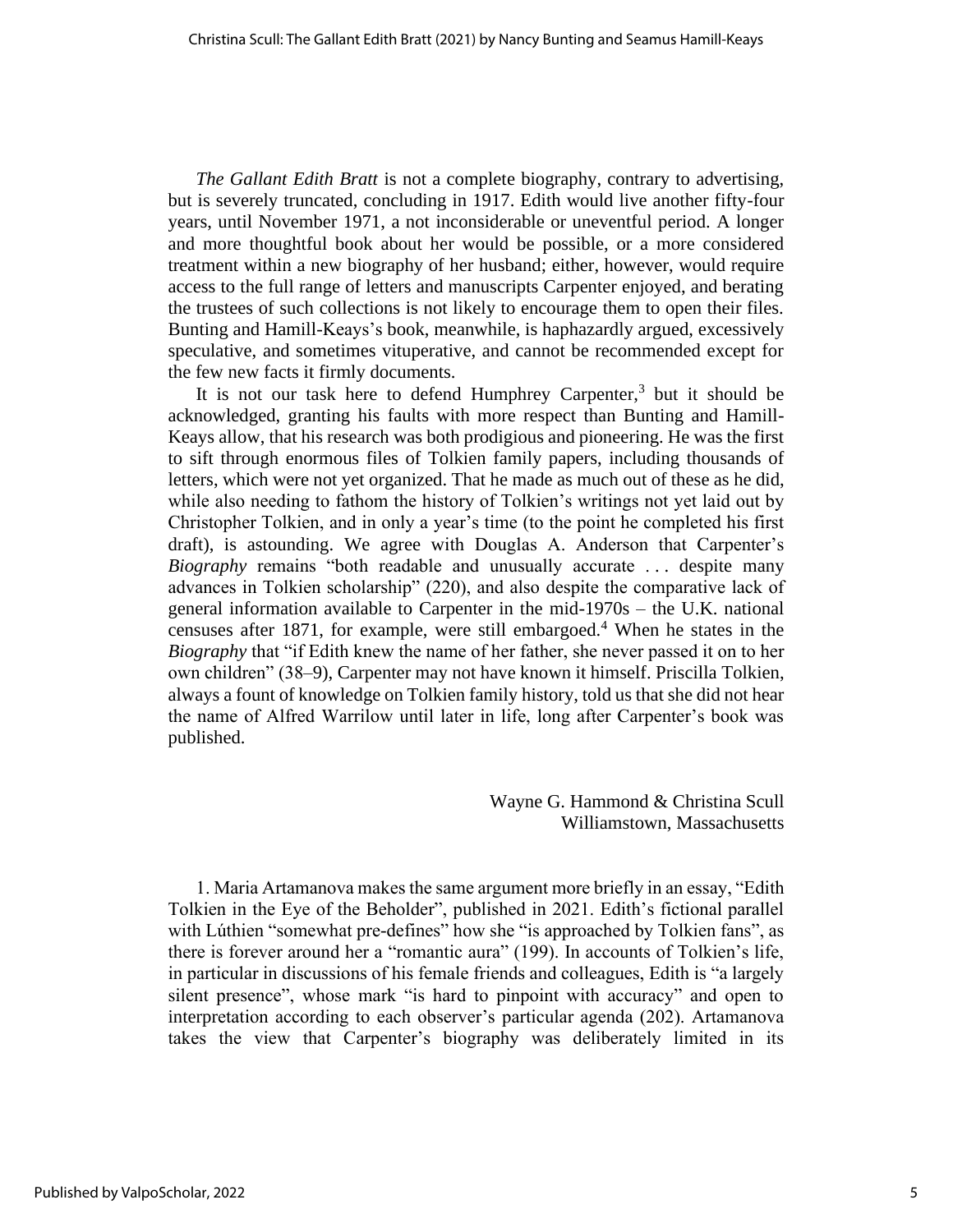information about Edith by the Tolkien family's desire to protect its privacy; in this may have been influenced by the original version of Bunting and Hamill-Keays' text, published in the *Journal of Tolkien Research* in 2019 (later withdrawn, then revised, but withdrawn a second time). She argues that Edith "deserves her right to privacy, but she equally deserves to be understood in the context of her time and her own individual story, rather than becoming a token of attitudes ultimately produced by 'the eye of the beholder'" (209). She does not suggest how one should balance privacy and public knowledge, which is always a dilemma.

2. No critic of Carpenter, to our knowledge, has read his first version, and cannot say definitively why it was not accepted. Bunting and Hamill-Keays imply that it revealed Tolkien family "secrets" which could not be allowed to be made public, but there is no direct evidence of this. In one interview, Carpenter stated that there was nothing in his book that was censored by the Tolkien family, but in another he recalled that in rewriting his text he removed anything likely to be contentious, apparently self-censoring.

3. We ourselves have found errors in the *Biography* (as others have found fault with our own writings; that is a risk of publication), and we agree with Nicole duPlessis that Carpenter's view of Edith Tolkien is open to dispute and revision. In conversation with us, the artist Pauline Baynes recalled Edith fondly, and in letters Edith wrote to Pauline, which we have read, she comes across always as intelligent and caring.

4. Of course, Carpenter did his research before the Internet was in common use, and long before online resources began to develop substantially. Our own experience in writing *The J.R.R. Tolkien Companion and Guide* provides a good illustration: when we revised our book for its 2017 edition, we found a great deal of information online which had not existed more than a decade earlier when we wrote the original edition of 2006.

## WORKS CITED

Anderson, Douglas A. "Obituary: Humphrey Carpenter (1946–2005)". *Tolkien Studies* 2 (2005), pp. 217–24.

Artamanova, Maria. "Edith Tolkien in the Eye of the Beholder". *Thanks for Typing: Remembering Forgotten Women in History*. Ed. by Juliana Dresvina. London: Bloomsbury Academic, 2021. 199–210.